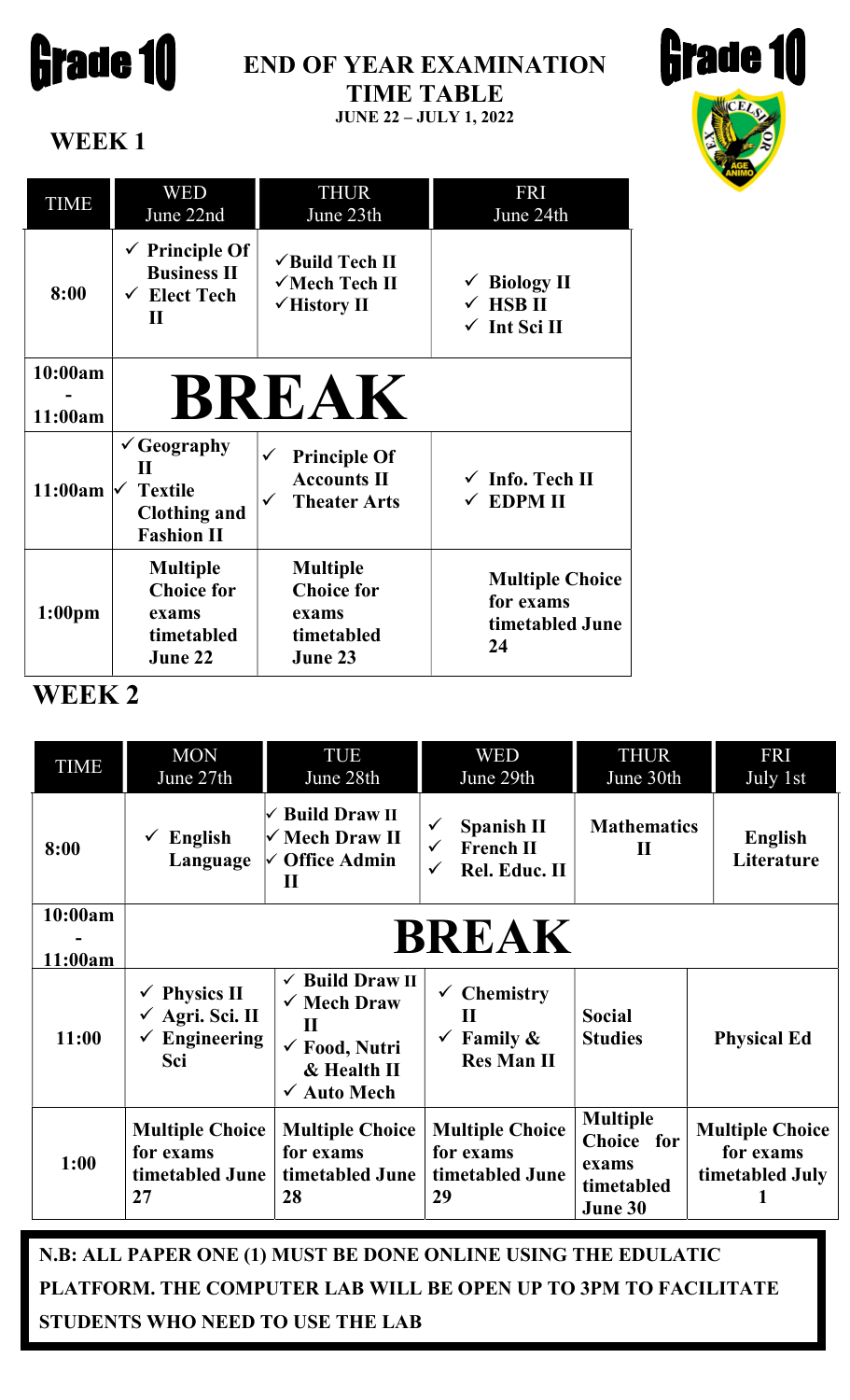| Grade 9 |  |
|---------|--|
|---------|--|

WEEK 1

EXCELSIOR HIGH SCHOOL

END OF YEAR EXAMINATION TIME TABLE JUNE 22 – JULY 1, 2022





| <b>TIME</b>          | <b>WEDNESDAY</b>                    | <b>THURSDAY</b>    | <b>FRIDAY</b>     |
|----------------------|-------------------------------------|--------------------|-------------------|
|                      | <b>JUNE 22</b>                      | <b>JUNE 23</b>     | <b>JUNE 24</b>    |
| 8:00am               | <b>MATHEMATICS</b>                  | <b>ENGLISH</b>     | <b>ENGLISH</b>    |
|                      | П                                   | <b>LANGUAGE II</b> | <b>LITERATURE</b> |
| $9:30am-$<br>11:00am |                                     | <b>BREAK</b>       |                   |
| 11:00am              | <b>PHYSICAL</b><br><b>EDUCATION</b> | <b>VISUAL ARTS</b> | <b>DRAMA</b>      |
| 12:30pm              | <b>Multiple</b>                     | <b>Multiple</b>    | <b>Multiple</b>   |
|                      | <b>Choice for</b>                   | <b>Choice for</b>  | <b>Choice for</b> |
|                      | exams                               | exams              | exams             |
|                      | timetabled                          | timetabled         | timetabled        |
|                      | June 22                             | June 23            | June 24           |

#### WEEK 2

ł

| <b>TIME</b>         | <b>MONDAY</b><br><b>JUNE 27</b>                                        | <b>TUESDAY</b><br><b>JUNE 28</b>                                       | <b>WEDNESDAY</b><br><b>JUNE 29</b>                                     | <b>THURSDAY</b><br><b>JUNE 30</b>                                      | <b>FRIDAY</b><br><b>JULY 1</b>                                        |  |
|---------------------|------------------------------------------------------------------------|------------------------------------------------------------------------|------------------------------------------------------------------------|------------------------------------------------------------------------|-----------------------------------------------------------------------|--|
| 8:30                | <b>GEOGRAPHY</b>                                                       | <b>INFORMATION</b><br><b>TECHNOLOGY</b>                                | <b>DRAMA</b>                                                           | <b>RELIGIOUS</b><br><b>EDUCATION</b>                                   | <b>HISTORY</b>                                                        |  |
| 9:30am-<br>11:00am  | <b>BREAK</b>                                                           |                                                                        |                                                                        |                                                                        |                                                                       |  |
| 11:00               | <b>FAMILY &amp; RES</b><br><b>MAN</b>                                  | <b>INTEGRATED</b><br><b>SCIENCE</b>                                    | <b>FRENCH</b>                                                          | <b>SPANISH</b>                                                         | <b>INDUSTRIAL</b><br><b>TECHNIQUES</b>                                |  |
| 12:30 <sub>pm</sub> | <b>Multiple</b><br><b>Choice for</b><br>exams<br>timetabled<br>June 27 | <b>Multiple</b><br><b>Choice for</b><br>exams<br>timetabled<br>June 28 | <b>Multiple</b><br><b>Choice for</b><br>exams<br>timetabled<br>June 29 | <b>Multiple</b><br><b>Choice for</b><br>exams<br>timetabled<br>June 30 | <b>Multiple</b><br><b>Choice for</b><br>exams<br>timetabled<br>July 1 |  |

#### N.B: ALL PAPER ONE (1) MUST BE DONE ONLINE USING THE EDULATIC

#### PLATFORM. THE COMPUTER LAB WILL BE OPEN UP TO 3PM TO FACILITATE

#### STUDENTS WHO NEED TO USE THE LAB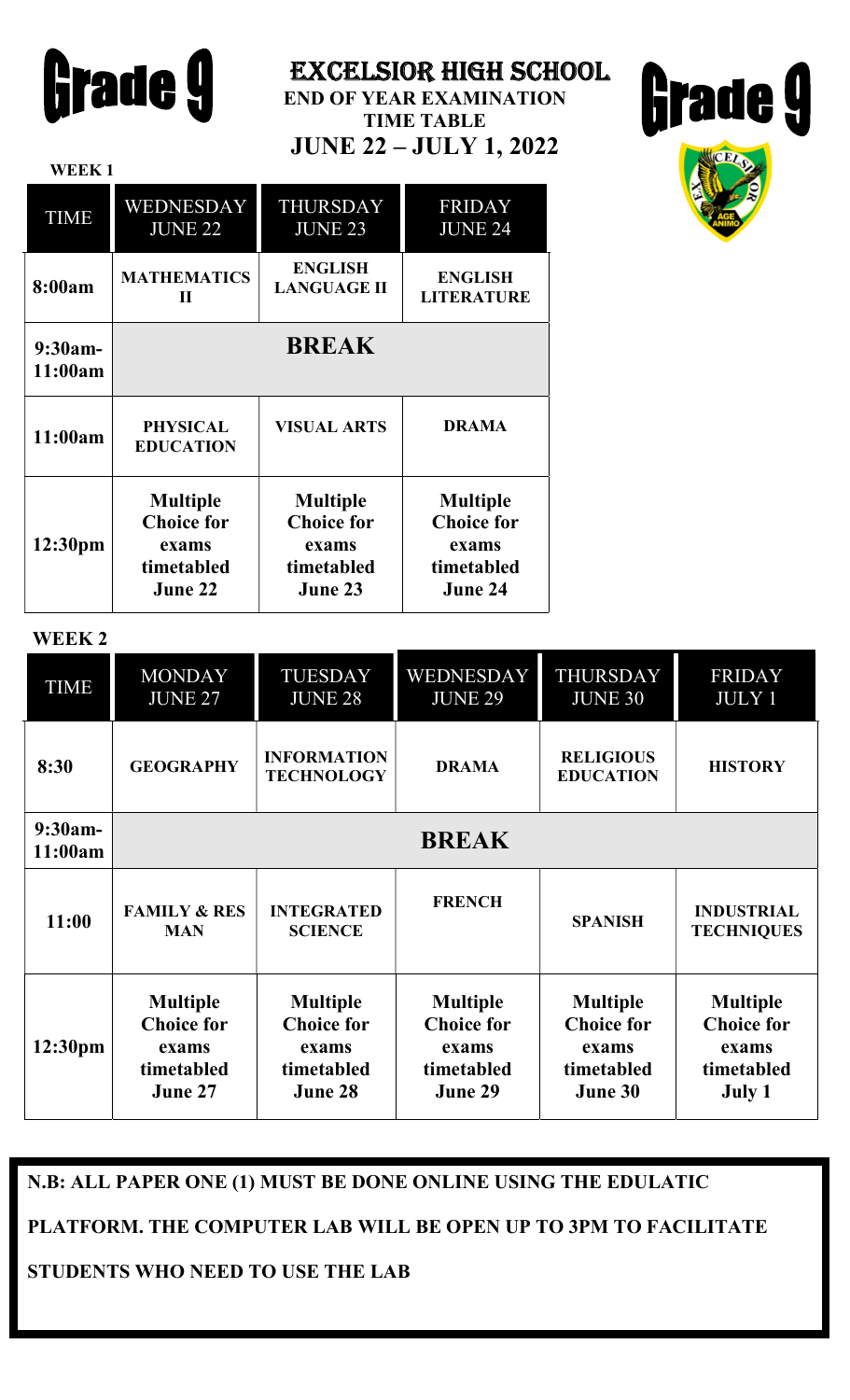**GRADE** 8

WEEK<sub>1</sub>

# EXCELSIOR HIGH SCHOOL

END OF YEAR EXAMINATION

TIME TABLE

JUNE 22 – JULY 1, 2022



**GRADE** 

| <b>TIME</b>           | WEDNESDAY<br><b>JUNE 22</b>                                  | <b>THURSDAY</b><br><b>JUNE 23</b>                                      | <b>FRIDAY</b><br><b>JUNE 24</b>                                        |  |
|-----------------------|--------------------------------------------------------------|------------------------------------------------------------------------|------------------------------------------------------------------------|--|
| 8:00am                | <b>ENGLISH</b><br><b>LANGUAGE II</b>                         | <b>SPANISH</b>                                                         | <b>HISTORY</b>                                                         |  |
| $9:30am -$<br>11:00am | <b>BREAK</b>                                                 |                                                                        |                                                                        |  |
| 11:00                 | <b>PHYSICAL</b><br><b>EDUCATION</b>                          | <b>RELIGIOUS</b><br><b>EDUCATION</b>                                   | <b>INDUSTRIAL</b><br><b>TECHNIQUES</b>                                 |  |
| 12:30pm               | <b>Multiple Choice</b><br>for exams<br>timetabled June<br>22 | <b>Multiple</b><br><b>Choice for</b><br>exams<br>timetabled<br>June 23 | <b>Multiple</b><br><b>Choice for</b><br>exams<br>timetabled<br>June 24 |  |

#### WEEK 2

| TIME                 | <b>MONDAY</b><br><b>JUNE 27</b>                                        | <b>TUESDAY</b><br><b>JUNE 28</b>                                       | WEDNESDAY<br><b>JUNE 29</b>                                  | <b>THURSDAY</b><br><b>JUNE 20</b>                                      | <b>FRIDAY</b><br><b>JULY 1</b>                                        |
|----------------------|------------------------------------------------------------------------|------------------------------------------------------------------------|--------------------------------------------------------------|------------------------------------------------------------------------|-----------------------------------------------------------------------|
| 8:00                 | <b>INTEGRATED</b><br><b>SCIENCE</b>                                    | <b>MATHEMATICS</b><br>$\mathbf{I}$                                     | <b>INFORMATION</b><br><b>TECHNOLOGY</b>                      | <b>GEOGRAPHY</b>                                                       | <b>ENGLISH</b><br><b>LITERATURE</b>                                   |
| $9:30am-$<br>11:00am | <b>BREAK</b>                                                           |                                                                        |                                                              |                                                                        |                                                                       |
| 11:00                | <b>FAMILY &amp;</b><br><b>CONSUMER</b><br><b>MANAGEMENT</b>            | <b>DANCE</b>                                                           | <b>VISUAL ARTS</b>                                           | <b>MUSIC</b>                                                           | <b>NO EXAM</b>                                                        |
| 12:30 <sub>pm</sub>  | <b>Multiple</b><br><b>Choice for</b><br>exams<br>timetabled<br>June 27 | <b>Multiple</b><br><b>Choice for</b><br>exams<br>timetabled<br>June 28 | <b>Multiple Choice</b><br>for exams<br>timetabled June<br>29 | <b>Multiple</b><br><b>Choice for</b><br>exams<br>timetabled<br>June 30 | <b>Multiple</b><br><b>Choice for</b><br>exams<br>timetabled<br>July 1 |

### N.B: ALL PAPER ONE (1) MUST BE DONE ONLINE USING THE EDULATIC

PLATFORM. THE COMPUTER LAB WILL BE OPEN UP TO 3PM TO FACILITATE

STUDENTS WHO NEED TO USE THE LAB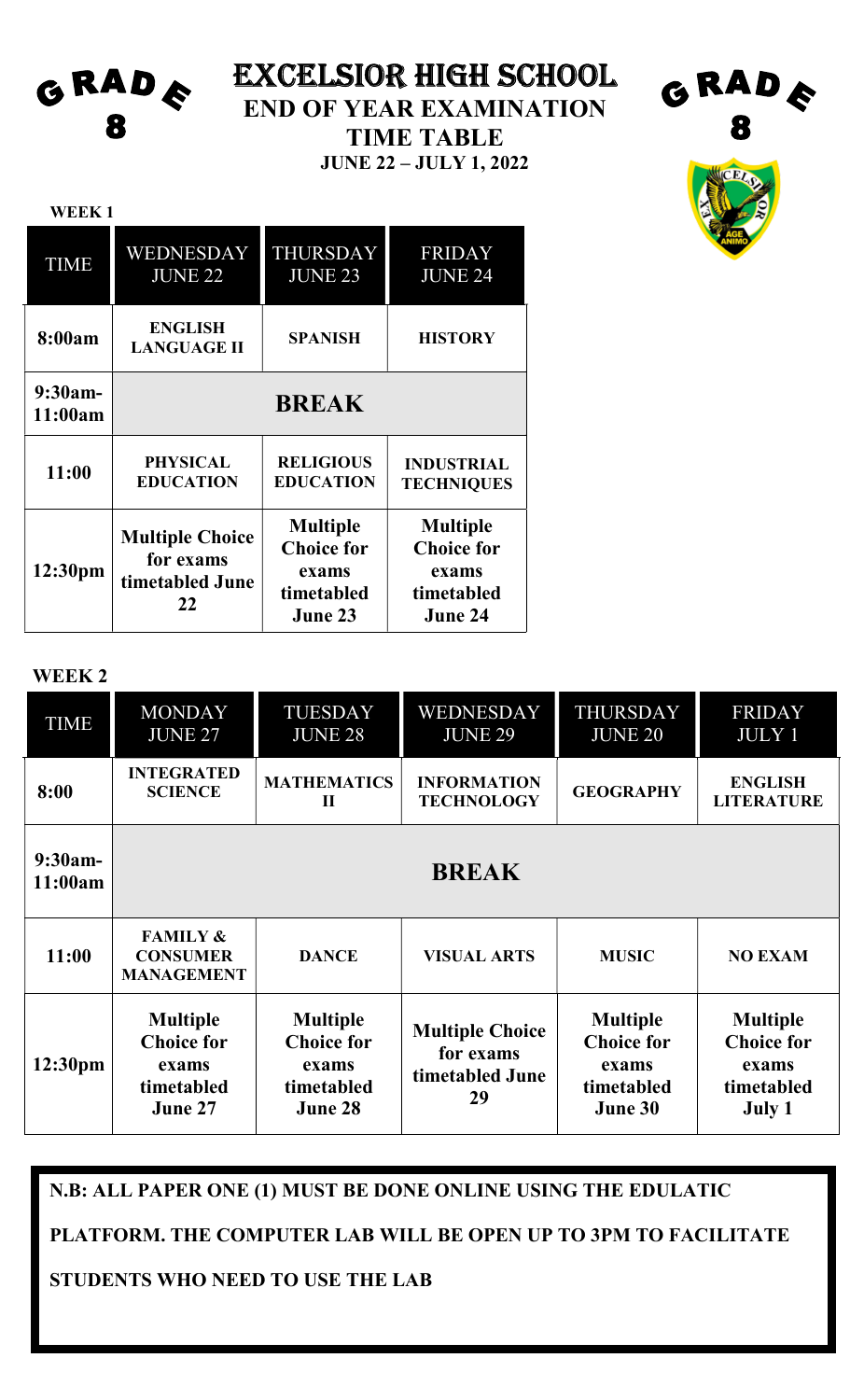# GRADE EXCELSIOR HIGH SCHOOL GRADE

# **7** END OF YEAR EXAMINATION TIME TABLE JUNE 22 – JULY 1, 2022



7

| <b>WEEK1</b>          |                                                                        |                                                                        |                                                                        |
|-----------------------|------------------------------------------------------------------------|------------------------------------------------------------------------|------------------------------------------------------------------------|
| <b>TIME</b>           | WEDNESDAY<br><b>JUNE 22</b>                                            | <b>THURSDAY</b><br><b>JUNE 23</b>                                      | <b>FRIDAY</b><br><b>JUNE 24</b>                                        |
| 8:00                  | <b>INFORMATION</b><br><b>TECHNOLOGY</b>                                | <b>ENGLISH</b><br><b>LANGUAGE II</b>                                   | <b>GEOGRAPHY</b>                                                       |
| $9:30am -$<br>11:00am |                                                                        | <b>BREAK</b>                                                           |                                                                        |
| 11:00am               | <b>RELIGIOUS</b><br><b>EDUCATION</b>                                   | <b>PHYSICAL</b><br><b>EDUCATION</b>                                    | <b>VISUAL ARTS</b>                                                     |
| 12:30 <sub>pm</sub>   | <b>Multiple</b><br><b>Choice for</b><br>exams<br>timetabled<br>June 22 | <b>Multiple</b><br><b>Choice for</b><br>exams<br>timetabled<br>June 23 | <b>Multiple</b><br><b>Choice for</b><br>exams<br>timetabled<br>June 24 |

#### WEEK 2

| <b>TIME</b>                                                   | <b>MONDAY</b><br><b>JUNE 27</b>                                        | <b>TUESDAY</b><br><b>JUNE 28</b>                                       | <b>WEDNESDAY</b><br><b>JUNE 29</b>                                     | <b>THURSDAY</b><br><b>JUNE 30</b>                                      | <b>FRIDAY</b><br><b>JULY 1</b>                                        |  |
|---------------------------------------------------------------|------------------------------------------------------------------------|------------------------------------------------------------------------|------------------------------------------------------------------------|------------------------------------------------------------------------|-----------------------------------------------------------------------|--|
| 8:30                                                          | <b>MATHEMATICS</b><br>$\mathbf H$                                      | <b>ENGLISH</b><br><b>LITERATURE</b>                                    | <b>SPANISH</b>                                                         | <b>HISTORY</b>                                                         | <b>INTEGRATED</b><br><b>SCIENCE</b>                                   |  |
| $9:30am-$<br>11:00am                                          | <b>BREAK</b>                                                           |                                                                        |                                                                        |                                                                        |                                                                       |  |
| 11:00                                                         | <b>DRAMA</b>                                                           | <b>MUSIC</b>                                                           | <b>FAMILY &amp;</b><br><b>CONSUMER</b><br><b>MANAGEMENT</b>            | <b>INDUSTRIAL</b><br><b>TECHNIQUES</b>                                 | <b>NO EXAM</b>                                                        |  |
| 12:30 <sub>pm</sub>                                           | <b>Multiple</b><br><b>Choice for</b><br>exams<br>timetabled<br>June 27 | <b>Multiple</b><br><b>Choice for</b><br>exams<br>timetabled<br>June 28 | <b>Multiple</b><br><b>Choice for</b><br>exams<br>timetabled<br>June 29 | <b>Multiple</b><br><b>Choice for</b><br>exams<br>timetabled<br>June 30 | <b>Multiple</b><br><b>Choice for</b><br>exams<br>timetabled<br>July 1 |  |
| N.B: ALL PAPER ONE (1) MUST BE DONE ONLINE USING THE EDULATIC |                                                                        |                                                                        |                                                                        |                                                                        |                                                                       |  |

PLATFORM. THE COMPUTER LAB WILL BE OPEN UP TO 3PM TO FACILITATE STUDENTS WHO NEED TO USE THE LAB